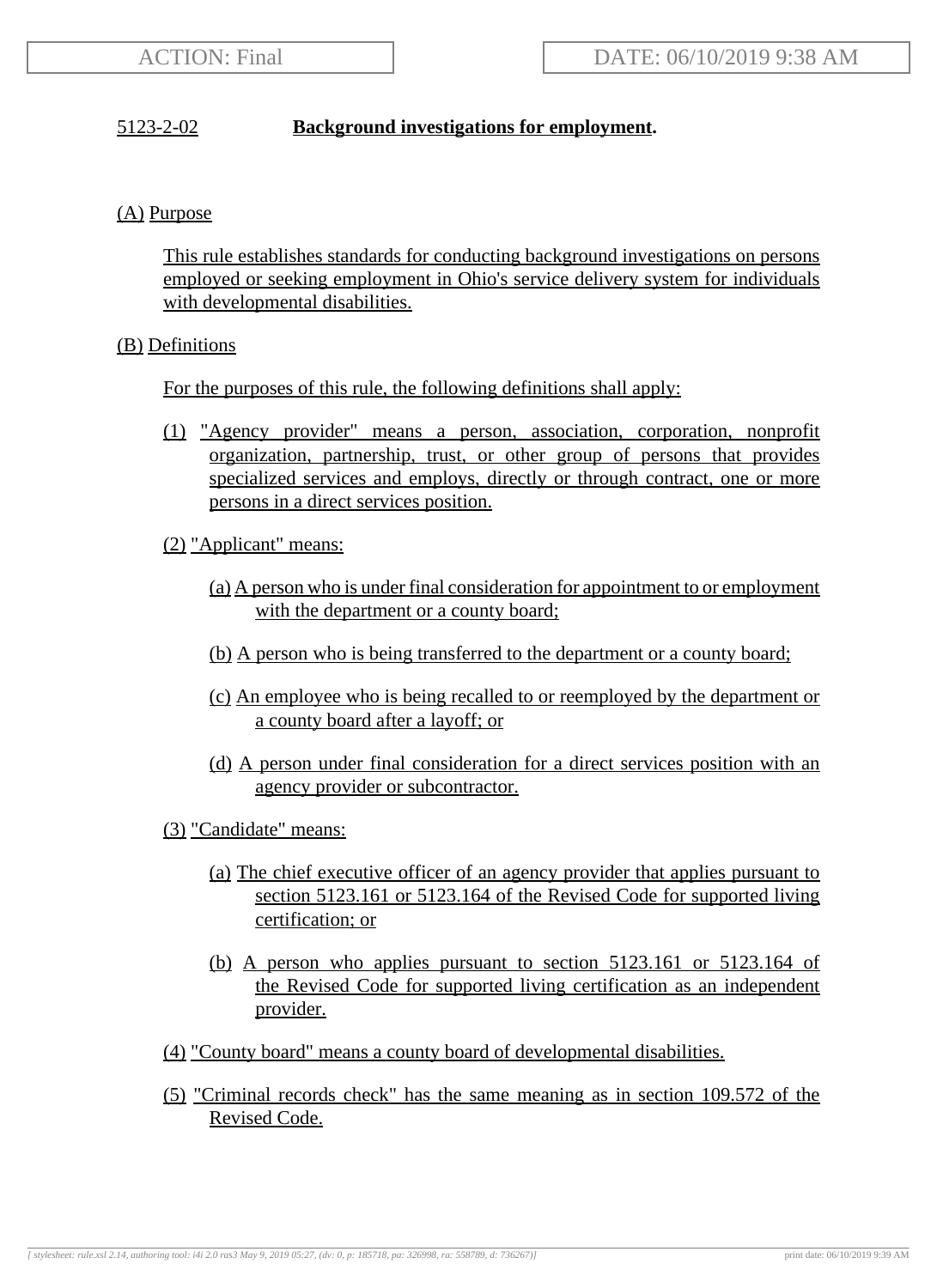- (6) "Department" means the Ohio department of developmental disabilities.
- (7) "Direct services position" means an employment position in which the employee has the opportunity to be alone with or exercises supervision or control over one or more individuals.
- (8) "Disqualifying offense" means any of the offenses listed or described in divisions  $(A)(3)(a)$  to  $(A)(3)(e)$  of section 109.572 of the Revised Code.
- (9) "Employee" means a person appointed to or employed by the department or a county board or a person employed in a direct services position by an agency provider or subcontractor. "Employee" does not mean a person who provides only respite care to his or her family member under a family support services program established pursuant to section 5126.11 of the Revised Code.
- (10) "Independent provider" means a self-employed person who provides services for which he or she must be certified in accordance with rule 5123:2-2-01 of the Administrative Code and does not employ, either directly or through contract, anyone else to provide the services.
- (11) "Individual" means a person with a developmental disability.
- (12) "Minor drug possession offense" has the same meaning as in section 2925.01 of the Revised Code.
- (13) "Multiple disqualifying offenses" means two or more convictions or guilty pleas to disqualifying offenses. Convictions or guilty pleas resulting from or connected with the same act, or resulting from offenses committed at the same time, shall be counted as one conviction or guilty plea.
- (14) "Responsible entity" means:
	- (a) The department in the case of an applicant under final consideration for appointment to or employment with the department, being transferred to the department, or being recalled to or reemployed by the department after a layoff or a person appointed to or employed by the department;
	- (b) A county board in the case of an applicant under final consideration for appointment to or employment with the county board, being transferred to the county board, or being recalled to or reemployed by the county board after a layoff or a person appointed to or employed by the county board;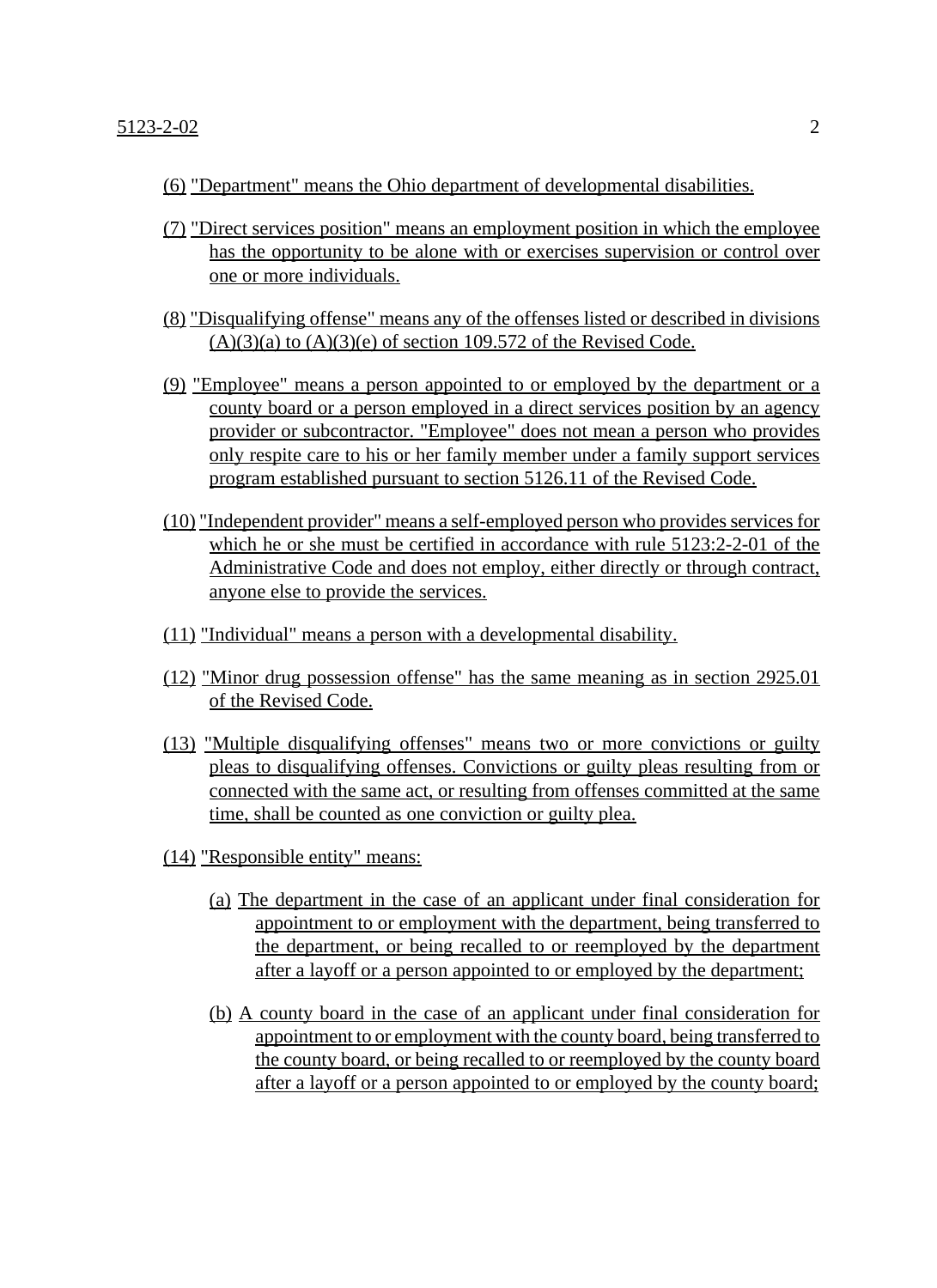- (c) An agency provider in the case of an applicant under final consideration for a direct services position with the agency provider or a person employed in a direct services position by the agency provider; or
- (d) A subcontractor in the case of an applicant under final consideration for a direct services position with the subcontractor or a person employed in a direct services position by the subcontractor.
- (15) "Retained applicant fingerprint database" means the database also known as "Rapback," maintained by the bureau of criminal identification and investigation pursuant to section 109.5721 of the Revised Code that contains the fingerprints of individuals for whom the bureau of criminal identification and investigation has conducted criminal records checks.
- (16) "Specialized services" mean any program or service designed and operated to serve primarily individuals with developmental disabilities, including a program or service provided by an entity licensed or certified by the department. If there is a question as to whether a provider or subcontractor is providing specialized services, the provider or subcontractor may request that the director of the department make a determination. The director's determination is final. Programs or services available to the general public are not specialized services.
- (17) "Subcontractor" means a person to which both of the following apply:

(a) The person has:

- (i) A subcontract with an agency provider to provide specialized services included in the contract between the agency provider and the department or a county board; or
- (ii) A subcontract with another subcontractor to provide specialized services included in a subcontract between the other subcontractor and an agency provider or other subcontractor.
- (b) The person employs one or more persons in direct services positions.

(C) Requirements for responsible entities

- (1) A responsible entity shall, prior to employing an applicant:
	- (a) Require the applicant to complete an employment application and provide the names and addresses of present and former employers; and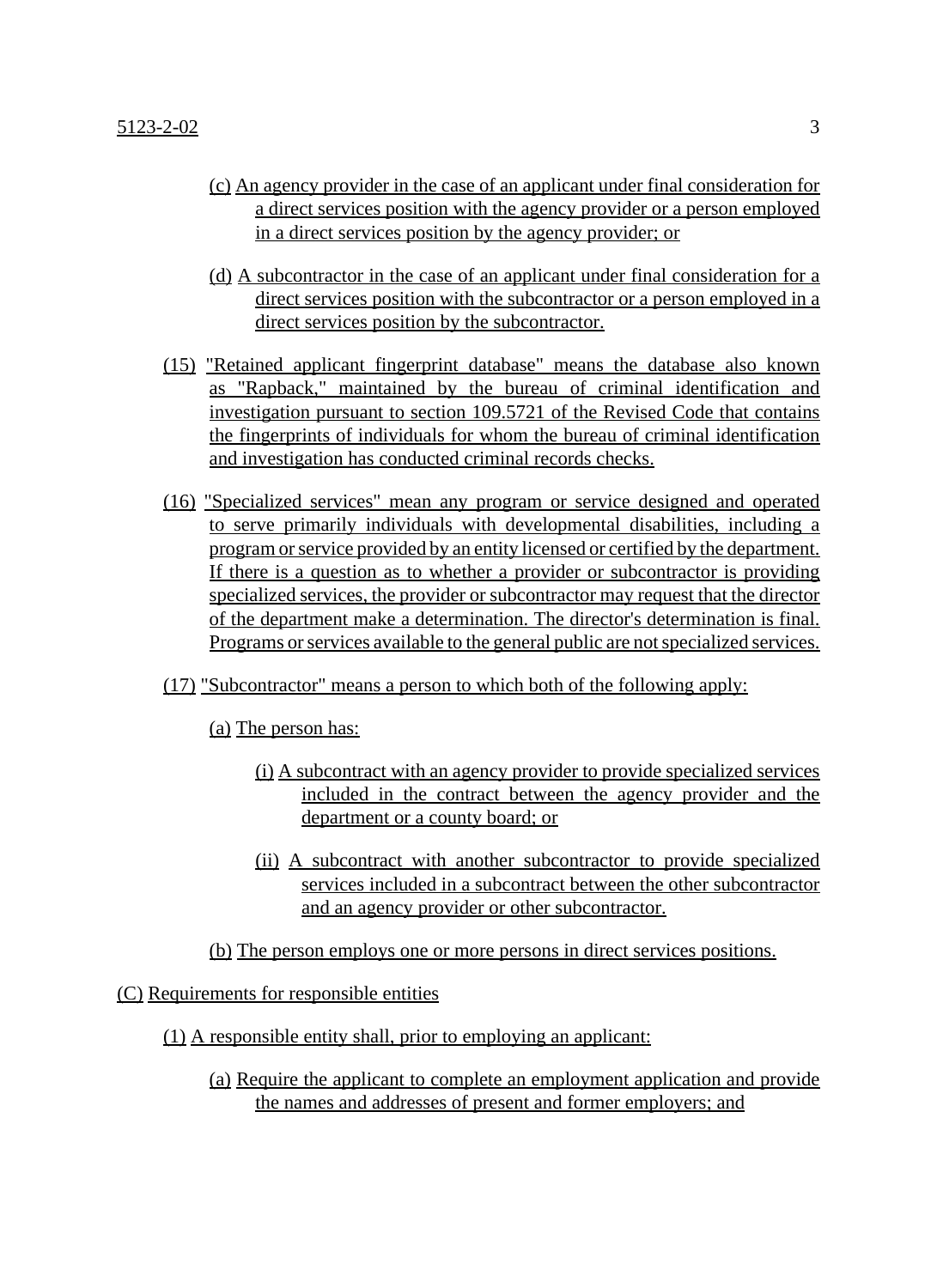- (b) Attempt to obtain references from the applicant's present and former employers and maintain written evidence that reference checks were attempted and/or completed.
- (2) Prior to employing an applicant, a responsible entity shall check each of the following databases to determine if the applicant is included:
	- (a) The list of excluded persons and entities maintained by the office of inspector general in the United States department of health and human services pursuant to section 1128 of the Social Security Act, 94 Stat. 2619 (1980), 42 U.S.C. 1320a-7, and section 1156 of the Social Security Act, 96 Stat. 388 (1982), 42 U.S.C. 1320c-5 (available at http:// exclusions.oig.hhs.gov/);
	- (b) The abuser registry established pursuant to section 5123.52 of the Revised Code (available at https://its.prodapps.dodd.ohio.gov/abr\_default.aspx);
	- (c) The nurse aide registry established pursuant to section 3721.32 of the Revised Code (available at https://odhgateway.odh.ohio.gov/nar/nar \_registry\_search.aspx) and there is a statement detailing findings by the director of the Ohio department of health that the applicant or employee neglected or abused a resident of a long-term care facility or residential care facility or misappropriated property of such a resident;
	- (d) The sex offender and child-victim offender database established pursuant to division (A)(11) of section 2950.13 of the Revised Code (available at http://www.icrimewatch.net/index.php?AgencyID=55149&disc=);
	- (e) The United States general services administration system for award management database (available at https://www.sam.gov/);
	- (f) The Ohio department of medicaid provider exclusion and suspension list (available at https://medicaid.ohio.gov/provider/enrollmentandsupport/ providerexclusionandsuspensionlist); and
	- (g) The database of incarcerated and supervised offenders established pursuant to section 5120.066 of the Revised Code (available at https:// appgateway.drc.ohio.gov/offendersearch).
- (3) A responsible entity shall not employ an applicant or continue to employ an employee if the applicant or employee is included in one or more of the databases described in paragraphs  $(C)(2)(a)$  to  $(C)(2)(f)$  of this rule.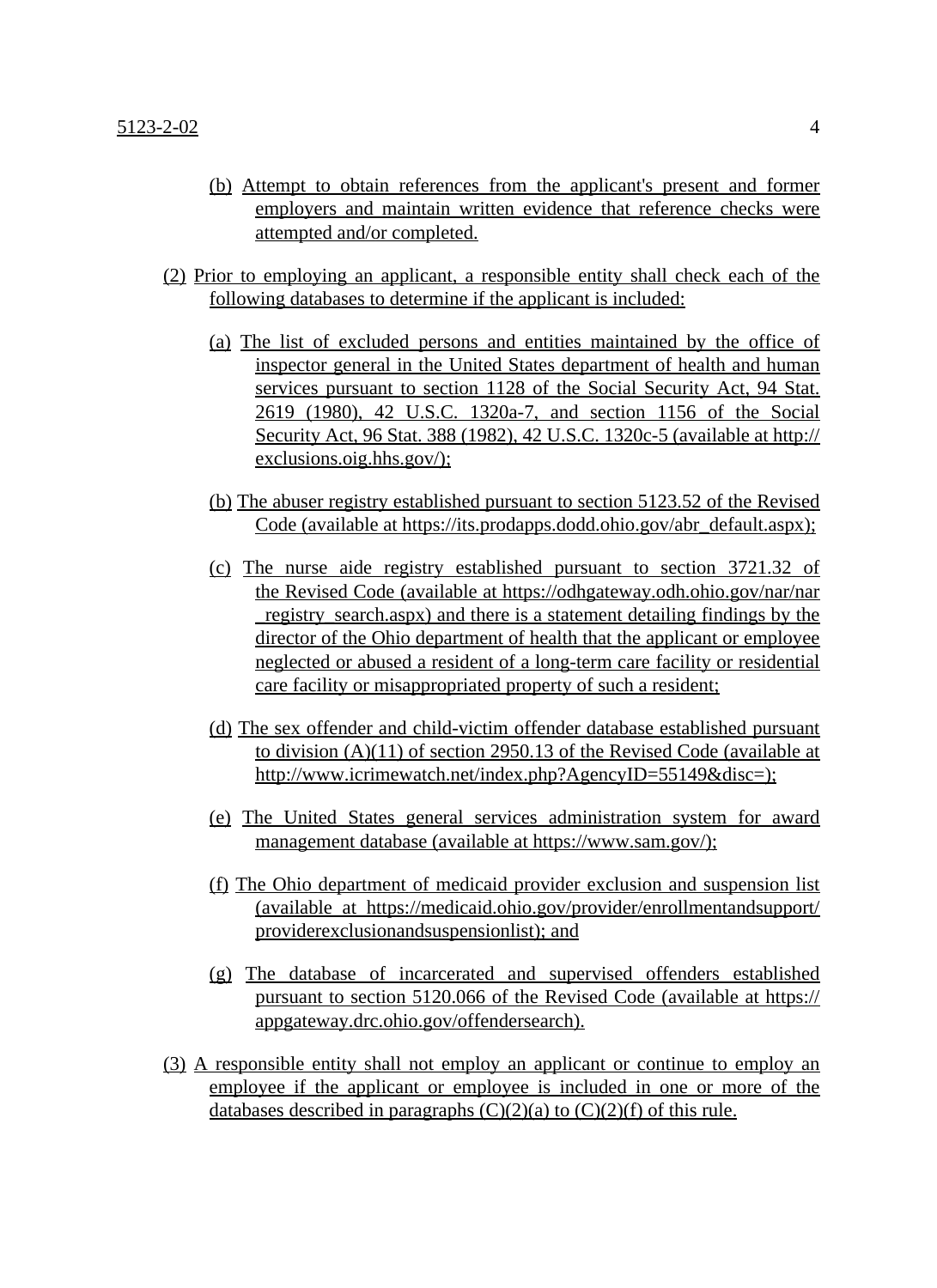- (4) Prior to employing an applicant in a position that involves transporting individuals or operating the responsible entity's vehicles for any purpose, a responsible entity shall verify that the applicant has a valid motor vehicle operator's license and obtain the applicant's driving record prepared by the bureau of motor vehicles. A person having six or more points on his or her driving record is prohibited from transporting individuals.
- (5) Prior to employing an applicant, a responsible entity shall require the applicant to:
	- (a) Submit a statement to the responsible entity with the applicant's signature attesting that he or she has not been convicted of, pleaded guilty to, or been found eligible for intervention in lieu of conviction for a disqualifying offense. An applicant or employee shall disclose to the responsible entity a conviction for any offense that has been sealed.
	- (b) Sign an agreement under which the applicant agrees to notify the responsible entity within fourteen calendar days if, while employed by the responsible entity, the applicant is formally charged with, is convicted of, pleads guilty to, or is found eligible for intervention in lieu of conviction for a disqualifying offense. The agreement shall provide that failure to make the notification may result in termination of employment.
- (6) Prior to employing an applicant, a responsible entity shall request the bureau of criminal identification and investigation to conduct a criminal records check of the applicant. If an applicant does not present proof that he or she has been a resident of Ohio for the five-year period immediately prior to the date upon which the criminal records check is requested, the responsible entity shall request that the bureau of criminal identification and investigation obtain information from the federal bureau of investigation as part of the criminal records check. If an applicant presents proof that he or she has been a resident of Ohio for the five-year period immediately prior to the date upon which the criminal records check is requested, the responsible entity may request that the bureau of criminal identification and investigation obtain information from the federal bureau of investigation as part of the criminal records check. For purposes of this paragraph, an applicant may provide proof of Ohio residency by presenting, with a notarized statement asserting that he or she has been a resident of Ohio for that five-year period, a valid driver's license, notification of registration as an elector, a copy of an officially filed federal or state tax form identifying the applicant's permanent residence, or any other document the responsible entity considers acceptable.
- (7) A responsible entity may conditionally employ an applicant, for a period not to exceed sixty calendar days, pending receipt of information concerning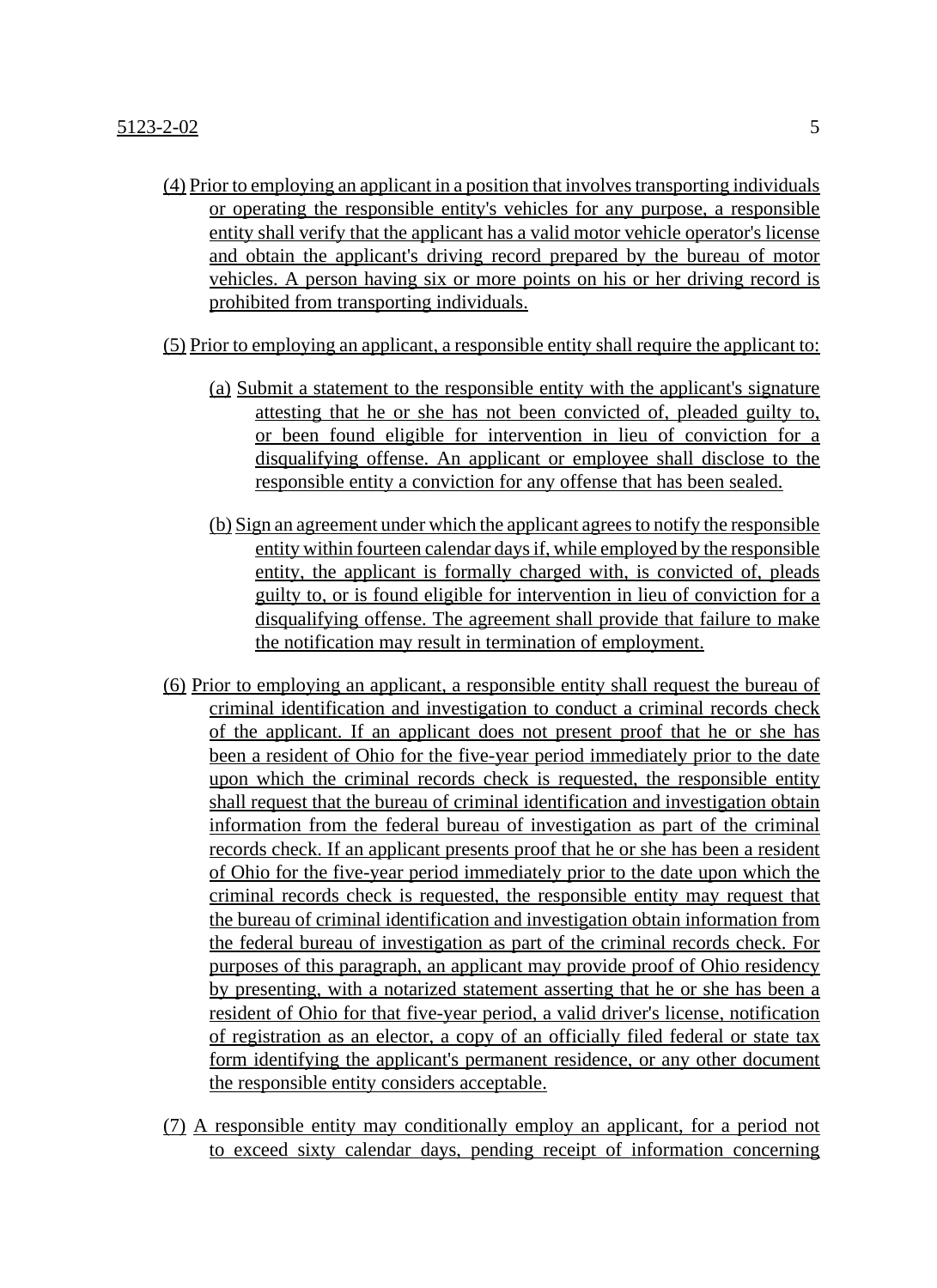the applicant's criminal records check once the applicant submits to the responsible entity the statement required by paragraph  $(C)(5)(a)$  of this rule. The responsible entity shall terminate the applicant's employment if it is informed that the applicant has been convicted of or pleaded guilty to a disqualifying offense.

(8) A responsible entity shall:

- (a) Enroll each employee in a direct services position in the retained applicant fingerprint database within fourteen calendar days of receiving the employee's criminal records check from the bureau of criminal identification and investigation or within fourteen calendar days of the employee's date of hire, whichever is later;
- (b) Maintain enrollment in the retained applicant fingerprint database for each employee in a direct services position throughout the employee's tenure; and
- (c) At a frequency of no less than once every five years:
	- (i) Check the databases specified in paragraph  $(C)(2)$  of this rule for each employee in a direct services position; and
	- (ii) Request the bureau of criminal identification and investigation to obtain a federal bureau of investigation criminal records check of each employee in a direct services position who does not present proof that he or she has been a resident of Ohio for the fiveyear period immediately prior. For purposes of this paragraph, an employee in a direct services position may provide proof of Ohio residency by presenting, with a notarized statement asserting that he or she has been a resident of Ohio for that five-year period, a valid driver's license, notification of registration as an elector, a copy of an officially filed federal or state tax form identifying the employee's permanent residence, or any other document the responsible entity considers acceptable.
- (9) In the case that a responsible entity is notified by the bureau of criminal identification and investigation that an employee in a direct services position cannot be enrolled in the retained applicant fingerprint database, the responsible entity shall, at a frequency of no less than once every five years, request the bureau of criminal identification and investigation to conduct a criminal records check of the employee. If an employee in a direct services position does not present proof that he or she has been a resident of Ohio for the five-year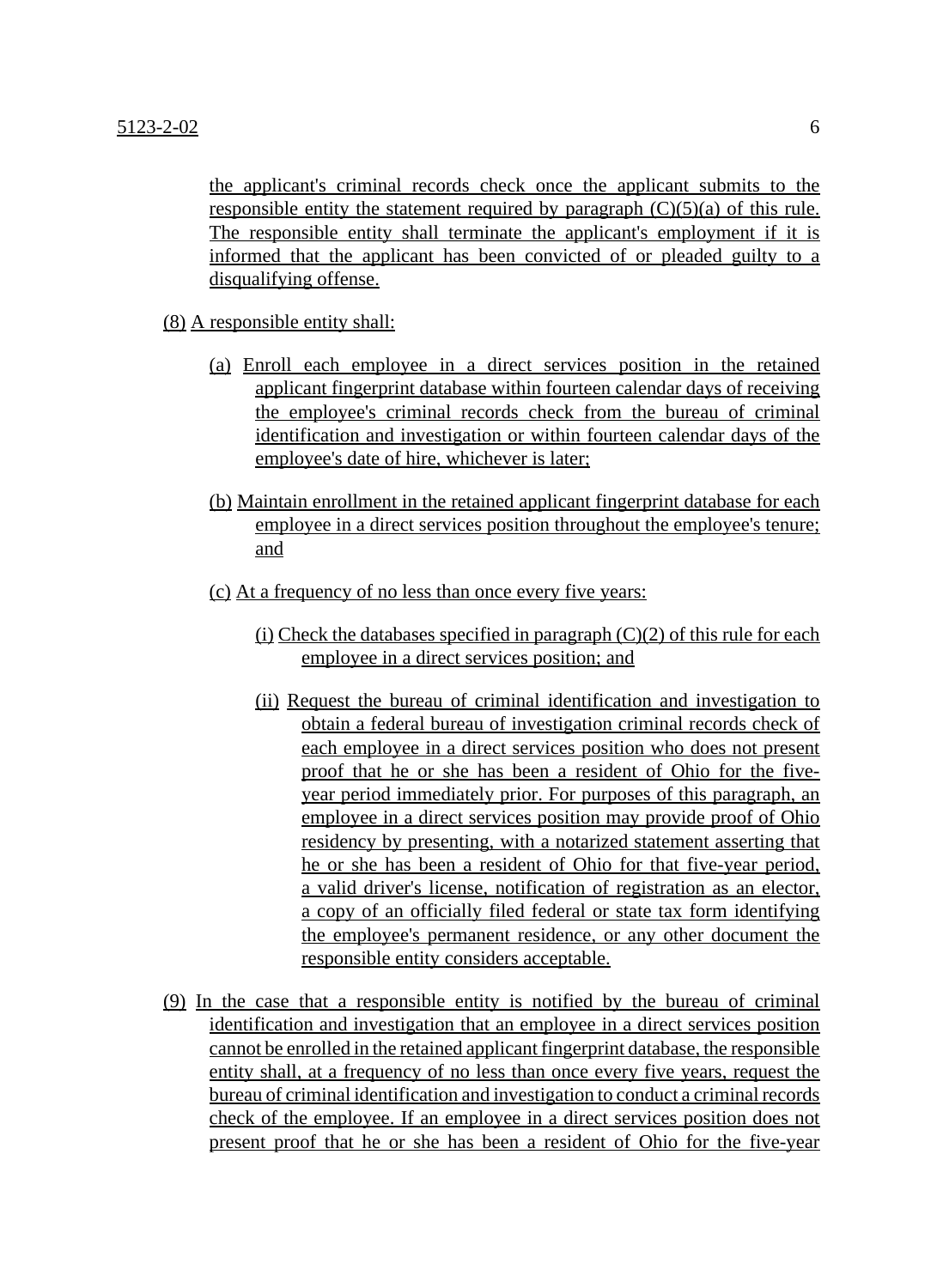period immediately prior to the date upon which the criminal records check is requested, the responsible entity shall request that the bureau of criminal identification and investigation obtain information from the federal bureau of investigation as part of the criminal records check. If an employee in a direct services position presents proof that he or she has been a resident of Ohio for the five-year period immediately prior to the date upon which the criminal records check is requested, the responsible entity may request that the bureau of criminal identification and investigation obtain information from the federal bureau of investigation as part of the criminal records check. For purposes of this paragraph, an employee in a direct services position may provide proof of Ohio residency by presenting, with a notarized statement asserting that he or she has been a resident of Ohio for that five-year period, a valid driver's license, notification of registration as an elector, a copy of an officially filed federal or state tax form identifying the employee's permanent residence, or any other document the responsible entity considers acceptable.

#### (D) Requirements for candidates

- (1) At the point of a candidate's application for initial supported living certification, the candidate shall request the bureau of criminal identification and investigation to conduct a criminal records check of the candidate. If a candidate does not present proof that he or she has been a resident of Ohio for the five-year period immediately prior to the date upon which the criminal records check is requested, the candidate shall request that the bureau of criminal identification and investigation obtain information from the federal bureau of investigation as part of the criminal records check. If a candidate presents proof that he or she has been a resident of Ohio for the five-year period immediately prior to the date upon which the criminal records check is requested, the department may require the candidate to request that the bureau of criminal identification and investigation obtain information from the federal bureau of investigation as part of the criminal records check. For purposes of this paragraph, a candidate may provide proof of Ohio residency by presenting, with a notarized statement asserting that he or she has been a resident of Ohio for that five-year period, a valid driver's license, notification of registration as an elector, a copy of an officially filed federal or state tax form identifying the candidate's permanent residence, or any other document the department considers acceptable.
	- (a) The candidate shall pay to the bureau of criminal identification and investigation the fee prescribed pursuant to division  $(C)(3)$  of section 109.572 of the Revised Code for each criminal records check requested.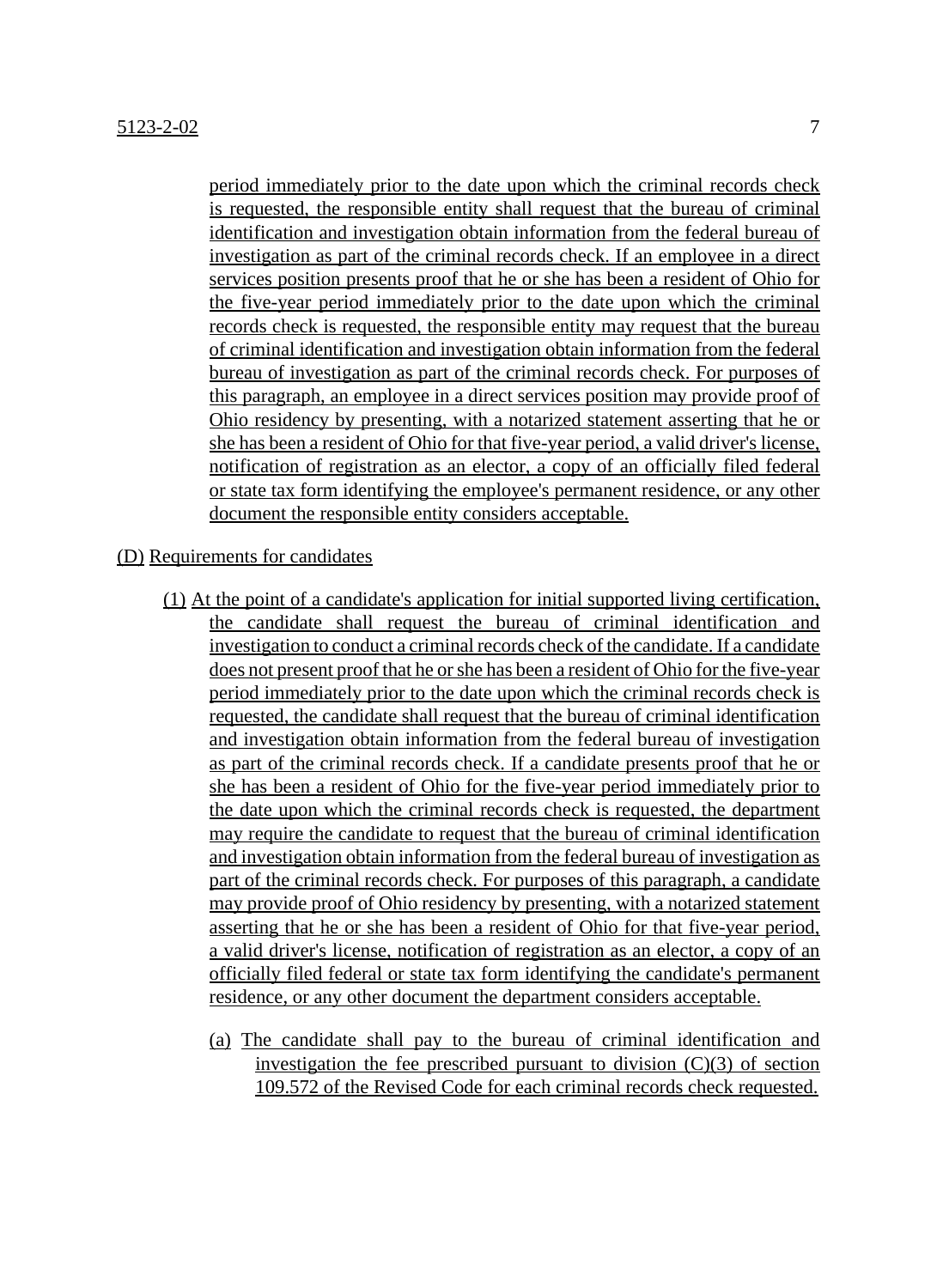- (b) The candidate shall instruct the bureau of criminal identification and investigation to submit the completed report of the criminal records check directly to the department.
- (2) At the point of a candidate's application for initial or renewal supported living certification, the department shall check the databases specified in paragraph (C)(2) of this rule to determine if the candidate is included. The department shall not issue supported living certification to a candidate if the candidate is included in one or more of the databases described in paragraphs  $(C)(2)(a)$  to  $(C)(2)(f)$  of this rule.
- (3) At the point of a candidate's application for initial or renewal supported living certification, the candidate shall submit a statement to the department with the candidate's signature attesting that he or she has not been convicted of, pleaded guilty to, or been found eligible for intervention in lieu of conviction for a disqualifying offense. A candidate shall disclose a conviction for any offense that has been sealed.
- (4) At the point of a candidate's application for initial or renewal supported living certification, the candidate shall sign an agreement under which the candidate agrees to notify the department within fourteen calendar days if, while holding supported living certification, the candidate is formally charged with, is convicted of, pleads guilty to, or is found eligible for intervention in lieu of conviction for a disqualifying offense. The agreement shall provide that failure to make the notification may result in denial, revocation, or suspension of the candidate's supported living certification.
- (5) At the point of a candidate's application for initial or renewal supported living certification as an independent provider, the candidate shall obtain and provide to the department his or her driving record prepared by the bureau of motor vehicles if the services the candidate will provide involve transporting individuals. The department may consider the candidate's driving record when determining whether to issue supported living certification. A person having six or more points on his or her driving record is prohibited from transporting individuals.
- (6) When the department issues initial supporting living certification to a candidate, the department shall enroll the candidate in the retained applicant fingerprint database. In the case that the department is notified by the bureau of criminal identification and investigation that a candidate cannot be enrolled in the retained applicant fingerprint database, the candidate shall, at a frequency of no less than once every five years, request the bureau of criminal identification and investigation to conduct a criminal records check of the candidate. If a candidate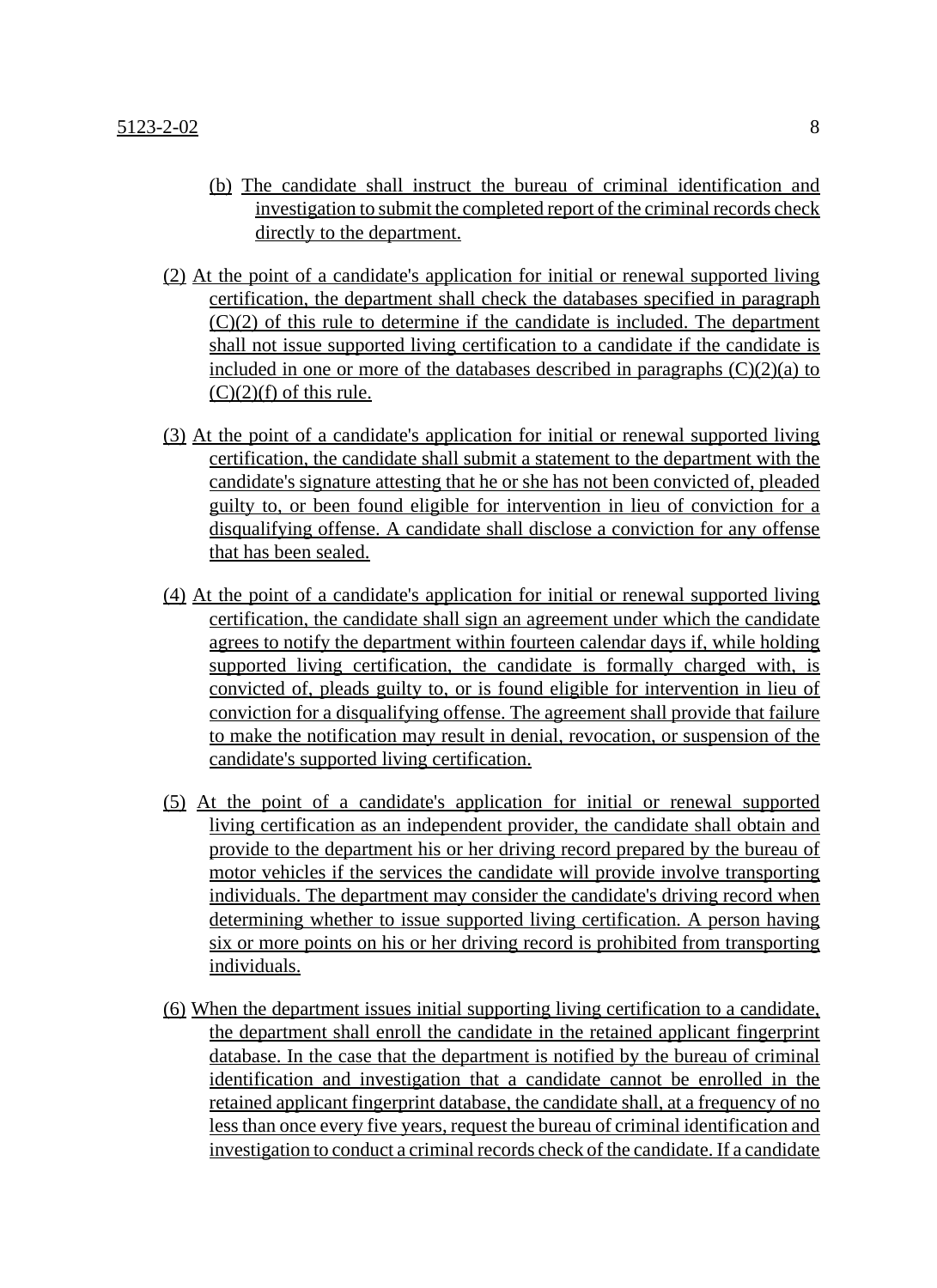does not present proof that he or she has been a resident of Ohio for the five-year period immediately prior to the date upon which the criminal records check is requested, the candidate shall request that the bureau of criminal identification and investigation obtain information from the federal bureau of investigation as part of the criminal records check. If a candidate presents proof that he or she has been a resident of Ohio for the five-year period immediately prior to the date upon which the criminal records check is requested, the department may require the candidate to request that the bureau of criminal identification and investigation obtain information from the federal bureau of investigation as part of the criminal records check. For purposes of this paragraph, a candidate may provide proof of Ohio residency by presenting, with a notarized statement asserting that he or she has been a resident of Ohio for that five-year period, a valid driver's license, notification of registration as an elector, a copy of an officially filed federal or state tax form identifying the candidate's permanent residence, or any other document the department considers acceptable.

- (a) The candidate shall pay to the bureau of criminal identification and investigation the fee prescribed pursuant to division  $(C)(3)$  of section 109.572 of the Revised Code for each criminal records check requested.
- (b) The candidate shall instruct the bureau of criminal identification and investigation to submit the completed report of the criminal records check directly to the department.

# (E) Disqualifying offenses

- (1) There are five tiers of disqualifying offenses with corresponding time periods that preclude an applicant from being employed or an employee from remaining employed by a responsible entity and preclude a candidate from receiving supported living certification issued by the department.
	- (a) Tier one: permanent exclusion

No responsible entity shall employ an applicant or continue to employ an employee, nor shall the department issue supported living certification to a candidate, if the applicant, employee, or candidate has been convicted of, pleaded guilty to, or has been found eligible for intervention in lieu of conviction for any of the following sections of the Revised Code:

 $(i)$  2903.01 (aggravated murder);

(ii) 2903.02 (murder);

(iii) 2903.03 (voluntary manslaughter);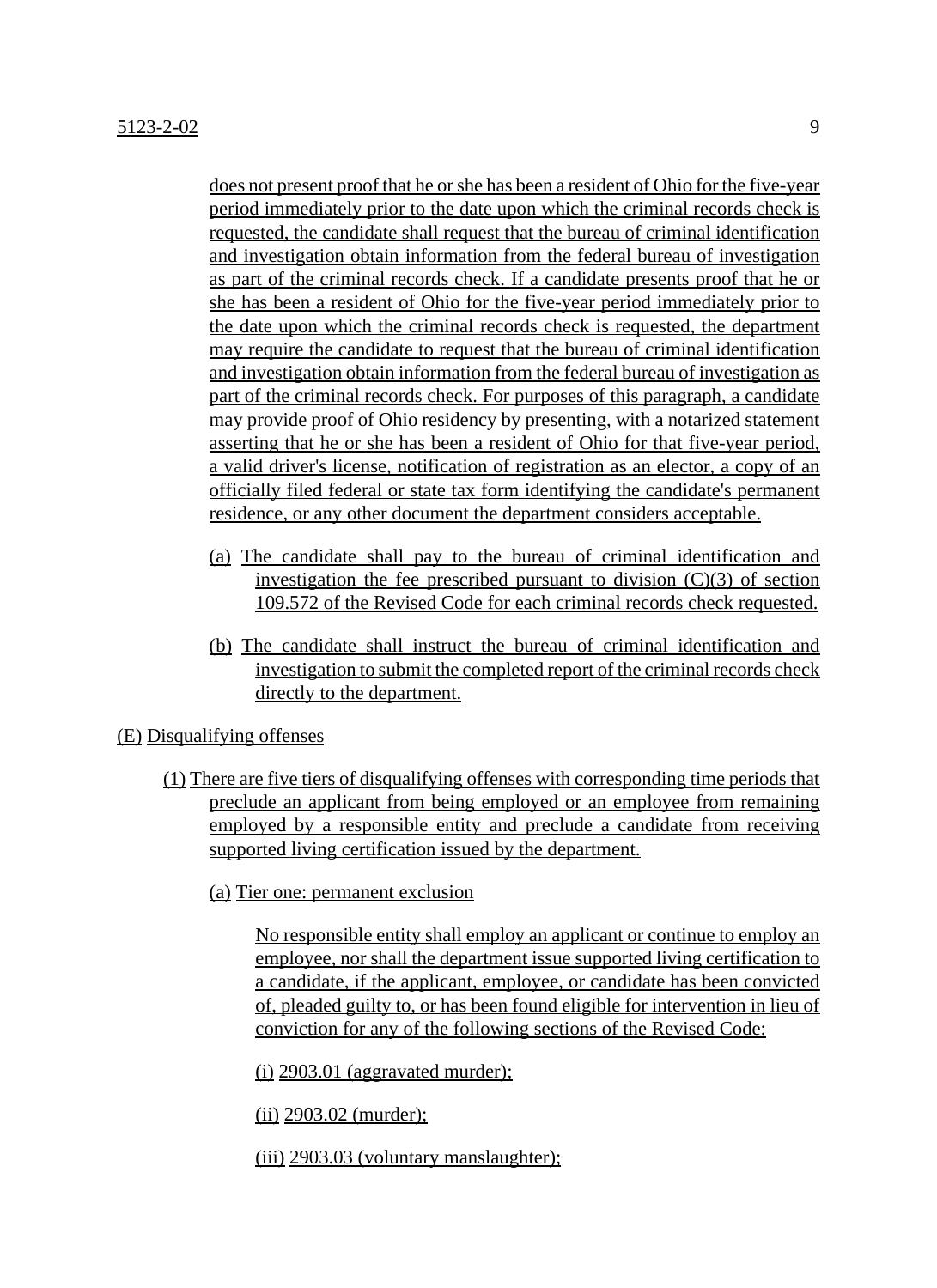$(iv)$  2903.11 (felonious assault);

 $(v)$  2903.15 (permitting child abuse);

(vi) 2903.16 (failing to provide for a functionally impaired person);

(vii) 2903.34 (patient abuse and neglect);

(viii) 2903.341 (patient endangerment);

 $(ix)$  2905.01 (kidnapping);

 $(x)$  2905.02 (abduction);

 $(x_i)$  2905.32 (human trafficking);

(xii) 2905.33 (unlawful conduct with respect to documents);

(xiii) 2907.02 (rape);

 $(xiv)$  2907.03 (sexual battery);

- (xv) 2907.04 (unlawful sexual conduct with a minor, formerly corruption of a minor);
- (xvi) 2907.05 (gross sexual imposition);

(xvii) 2907.06 (sexual imposition);

 $(xviii)$  2907.07 (importuning);

(xix) 2907.08 (voyeurism);

(xx) 2907.12 (felonious sexual penetration);

(xxi) 2907.31 (disseminating matter harmful to juveniles);

(xxii) 2907.32 (pandering obscenity);

(xxiii) 2907.321 (pandering obscenity involving a minor);

(xxiv) 2907.322 (pandering sexually oriented matter involving a minor);

(xxv) 2907.323 (illegal use of minor in nudity-oriented material or performance);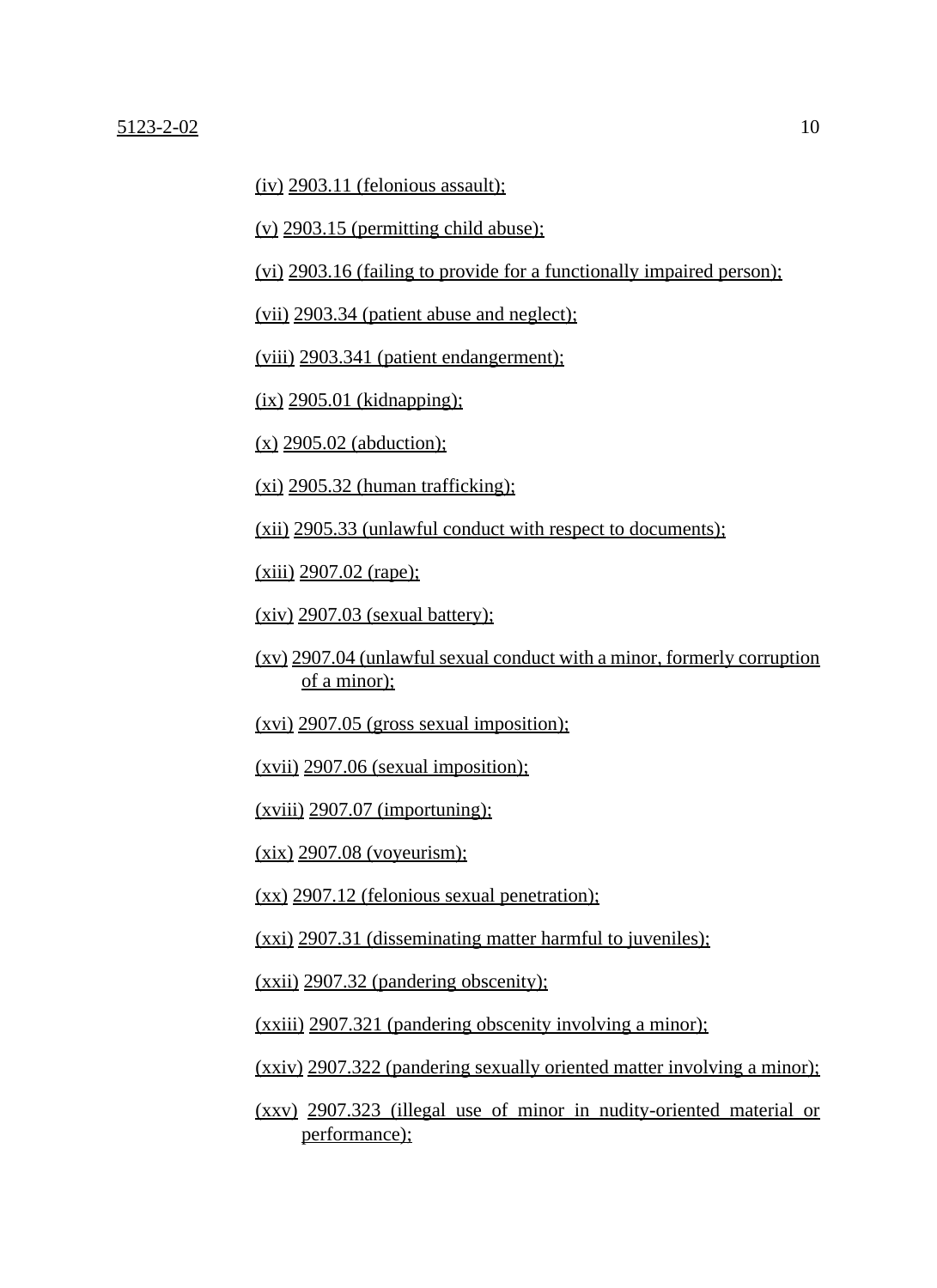(xxvii) 2909.23 (making terrorist threat);

 $(xxviii)$  2909.24 (terrorism);

(xxix) 2913.40 (medicaid fraud);

- (xxx) 2923.01 (conspiracy), 2923.02 (attempt), or 2923.03 (complicity) when the underlying offense is any of the offenses or violations described in paragraphs  $(E)(1)(a)(i)$  to  $(E)(1)(a)(xxix)$  of this rule;
- (xxxi) A conviction related to fraud, theft, embezzlement, breach of fiduciary responsibility, or other financial misconduct involving a federal or state-funded program, excluding the disqualifying offenses set forth in section 2913.46 of the Revised Code (illegal use of supplemental nutrition assistance program or women, infants, and children program benefits); or
- (xxxii) A violation of an existing or former municipal ordinance or law of this state, any other state, or the United States that is substantially equivalent to any of the offenses or violations described in paragraphs  $(E)(1)(a)(i)$  to  $(E)(1)(a)(xxx)$  of this rule.
- (b) Tier two: ten-year exclusion

No responsible entity shall employ an applicant or continue to employ an employee, nor shall the department issue supported living certification to a candidate, for a period of ten years from the date the applicant, employee, or candidate was fully discharged from imprisonment, probation, and parole, if the applicant, employee, or candidate has been convicted of, pleaded guilty to, or has been found eligible for intervention in lieu of conviction for any of the following sections of the Revised Code:

(i) 2903.04 (involuntary manslaughter);

(ii) 2903.041 (reckless homicide);

(iii) 2905.04 (child stealing) as it existed prior to July 1, 1996;

(iv) 2905.05 (criminal child enticement);

(v) 2905.11 (extortion);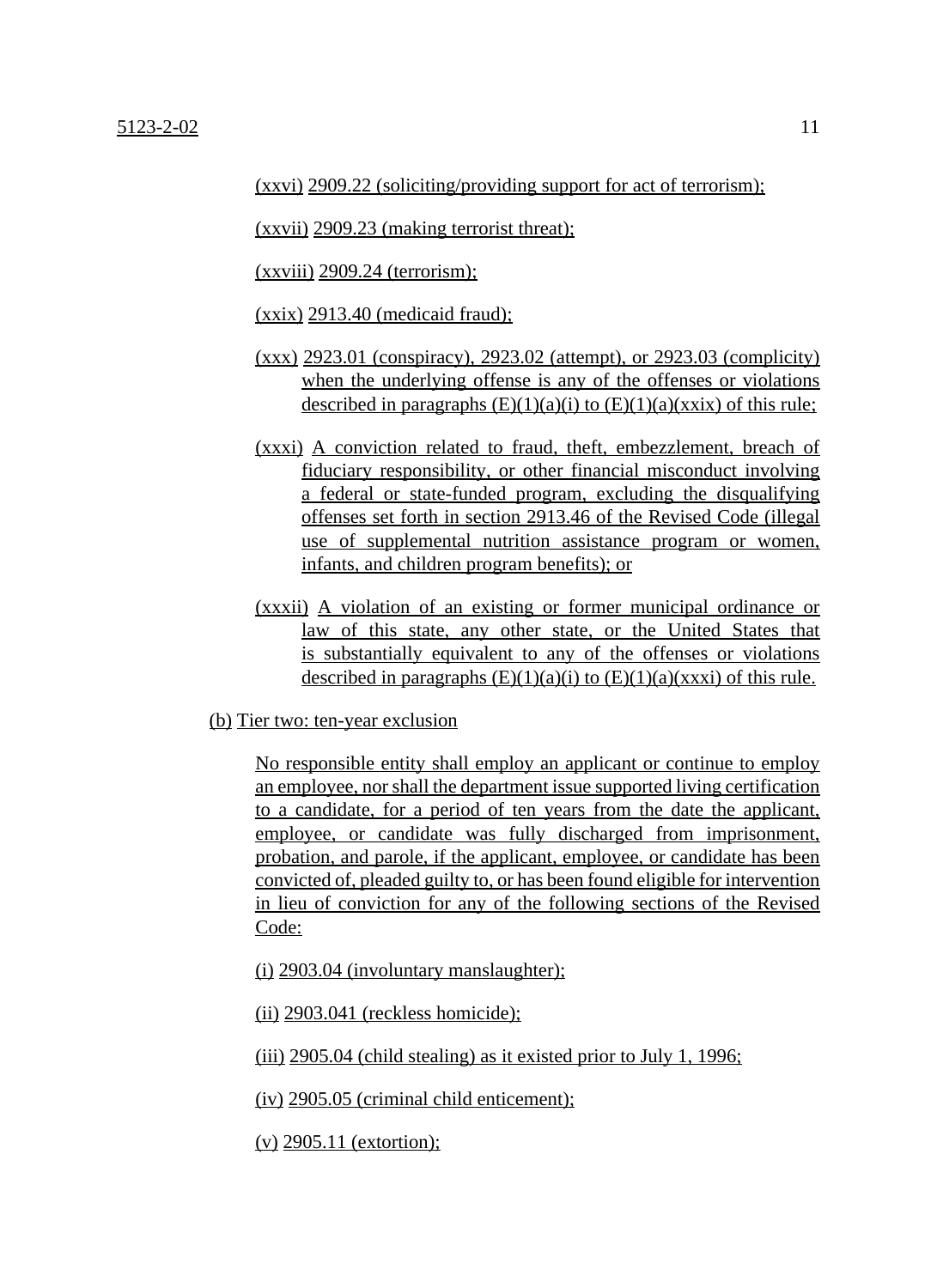(vi) 2907.21 (compelling prostitution);

- (vii) 2907.22 (promoting prostitution);
- (viii) 2907.23 (enticement or solicitation to patronize a prostitute, procurement of a prostitute for another);
- $(ix)$  2909.02 (aggravated arson);
- (x) 2909.03 (arson);
- $(xi)$  2911.01 (aggravated robbery);
- $(xii)$  2911.11 (aggravated burglary);
- (xiii) 2913.46 (illegal use of supplemental nutrition assistance program or women, infants, and children program benefits);
- (xiv) 2913.48 (workers' compensation fraud);
- $(xv)$  2913.49 (identity fraud);
- (xvi) 2917.02 (aggravated riot);
- (xvii) 2923.12 (carrying concealed weapon);
- (xviii) 2923.122 (illegal conveyance or possession of deadly weapon or dangerous ordnance in a school safety zone, illegal possession of an object indistinguishable from a firearm in a school safety zone);
- (xix) 2923.123 (illegal conveyance, possession, or control of deadly weapon or dangerous ordnance into courthouse);
- (xx) 2923.13 (having weapons while under disability);
- (xxi) 2923.161 (improperly discharging a firearm at or into a habitation or school);
- (xxii) 2923.162 (discharge of firearm on or near prohibited premises);
- (xxiii) 2923.21 (improperly furnishing firearms to minor);
- (xxiv) 2923.32 (engaging in pattern of corrupt activity);
- (xxv) 2923.42 (participating in criminal gang);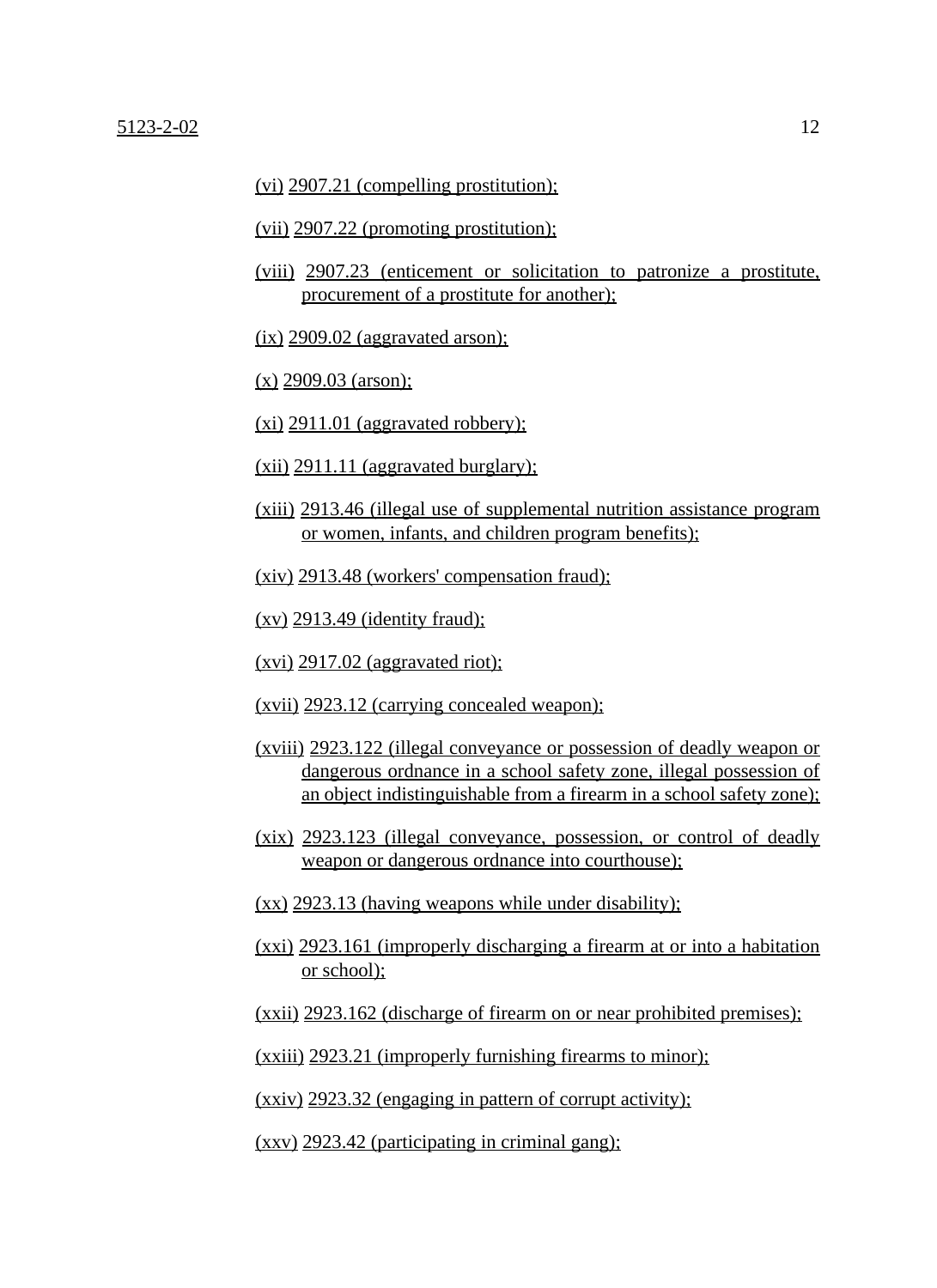(xxvi) 2925.02 (corrupting another with drugs);

(xxvii) 2925.03 (trafficking in drugs);

- (xxviii) 2925.04 (illegal manufacture of drugs or cultivation of marihuana);
- (xxix) 2925.041 (illegal assembly or possession of chemicals for the manufacture of drugs):
- (xxx) 3716.11 (placing harmful objects in food or confection);
- (xxxi) 2923.01 (conspiracy), 2923.02 (attempt), or 2923.03 (complicity) when the underlying offense is any of the offenses or violations described in paragraphs  $(E)(1)(b)(i)$  to  $(E)(1)(b)(xxx)$  of this rule; or
- (xxxii) A violation of an existing or former municipal ordinance or law of this state, any other state, or the United States that is substantially equivalent to any of the offenses or violations described in paragraphs  $(E)(1)(b)(i)$  to  $(E)(1)(b)(xxx)$  of this rule.
- (c) Tier three: seven-year exclusion

No responsible entity shall employ an applicant or continue to employ an employee, nor shall the department issue supported living certification to a candidate, for a period of seven years from the date the applicant, employee, or candidate was fully discharged from imprisonment, probation, and parole, if the applicant, employee, or candidate has been convicted of, pleaded guilty to, or has been found eligible for intervention in lieu of conviction for any of the following sections of the Revised Code:

(i) 959.13 (cruelty to animals);

(ii) 959.131 (prohibitions concerning companion animals);

 $(iii)$  2903.12 (aggravated assault);

(iv) 2903.21 (aggravated menacing);

(v)  $2903.211$  (menacing by stalking);

(vi) 2905.12 (coercion);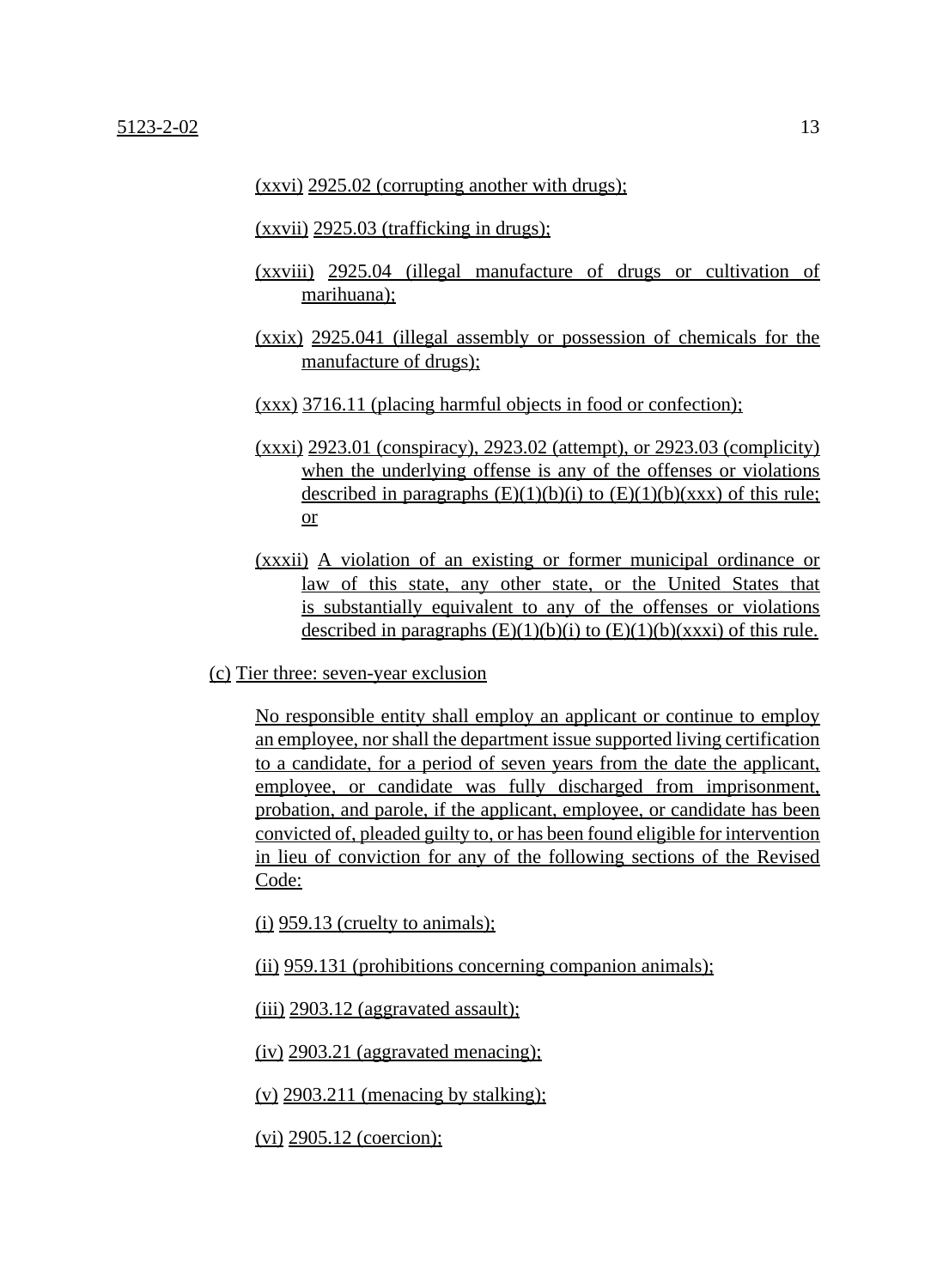(vii) 2909.04 (disrupting public services);

(viii) 2911.02 (robbery);

 $(ix)$  2911.12 (burglary);

(x) 2913.47 (insurance fraud);

 $(x_i)$  2917.01 (inciting to violence);

(xii) 2917.03 (riot);

 $(xiii)$  2917.31 (inducing panic);

(xiv) 2919.22 (endangering children);

(xv) 2919.25 (domestic violence);

 $(xvi)$  2921.03 (intimidation);

(xvii) 2921.11 (perjury);

(xviii) 2921.13 (falsification, falsification in theft offense, falsification to purchase firearm, or falsification to obtain a concealed handgun license);

(xix) 2921.34 (escape);

- (xx) 2921.35 (aiding escape or resistance to lawful authority);
- (xxi) 2921.36 (illegal conveyance of weapons, drugs, or other prohibited items onto grounds of detention facility or institution);
- (xxii) 2925.05 (funding of drug or marihuana trafficking);
- (xxiii) 2925.06 (illegal administration or distribution of anabolic steroids);
- (xxiv) 2925.24 (tampering with drugs);

(xxv) 2927.12 (ethnic intimidation);

(xxvi) 2923.01 (conspiracy), 2923.02 (attempt), or 2923.03 (complicity) when the underlying offense is any of the offenses or violations described in paragraphs  $(E)(1)(c)(i)$  to  $(E)(1)(c)(xxx)$  of this rule; or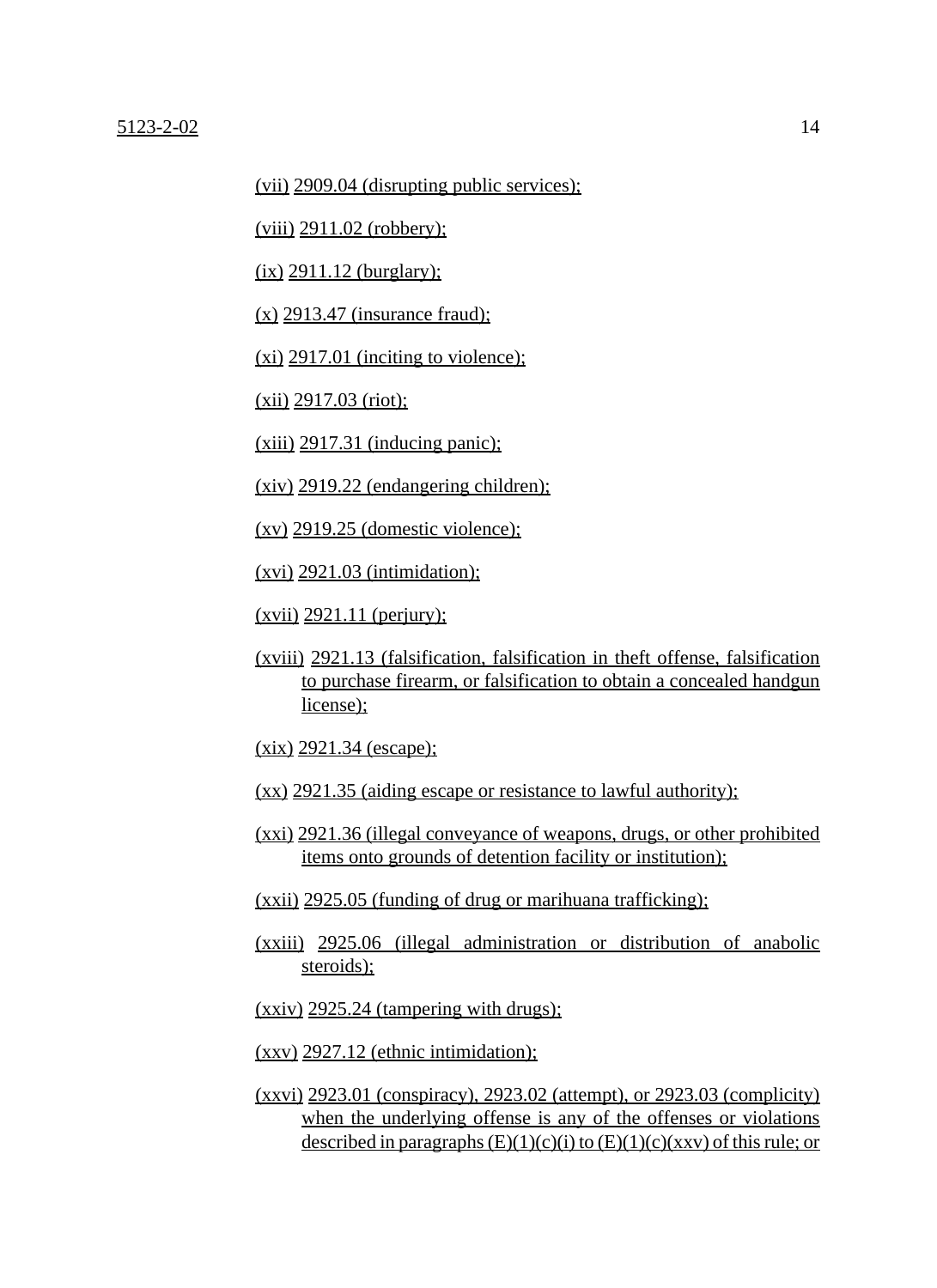(xxvii) A violation of an existing or former municipal ordinance or law of this state, any other state, or the United States that is substantially equivalent to any of the offenses or violations described in paragraphs  $(E)(1)(c)(i)$  to  $(E)(1)(c)(xxx)$  of this rule.

(d) Tier four: five-year exclusion

No responsible entity shall employ an applicant or continue to employ an employee, nor shall the department issue supported living certification to a candidate, for a period of five years from the date the applicant, employee, or candidate was fully discharged from imprisonment, probation, and parole, if the applicant, employee, or candidate has been convicted of, pleaded guilty to, or has been found eligible for intervention in lieu of conviction for any of the following sections of the Revised Code:

(i) 2903.13 (assault);

(ii) 2903.22 (menacing);

- $(iii)$  2907.09 (public indecency);
- (iv) 2907.24 (soliciting after positive human immunodeficiency virus test);
- (v) 2907.25 (prostitution);
- (vi) 2907.33 (deception to obtain matter harmful to juveniles);

(vii) 2911.13 (breaking and entering);

(viii) 2913.02 (theft);

- (ix) 2913.03 (unauthorized use of a vehicle);
- (x) 2913.04 (unauthorized use of property, computer, cable, or telecommunication property);
- (xi) 2913.05 (telecommunications fraud);
- $(xii)$  2913.11 (passing bad checks);

(xiii) 2913.21 (misuse of credit cards);

(xiv) 2913.31 (forgery, forging identification cards);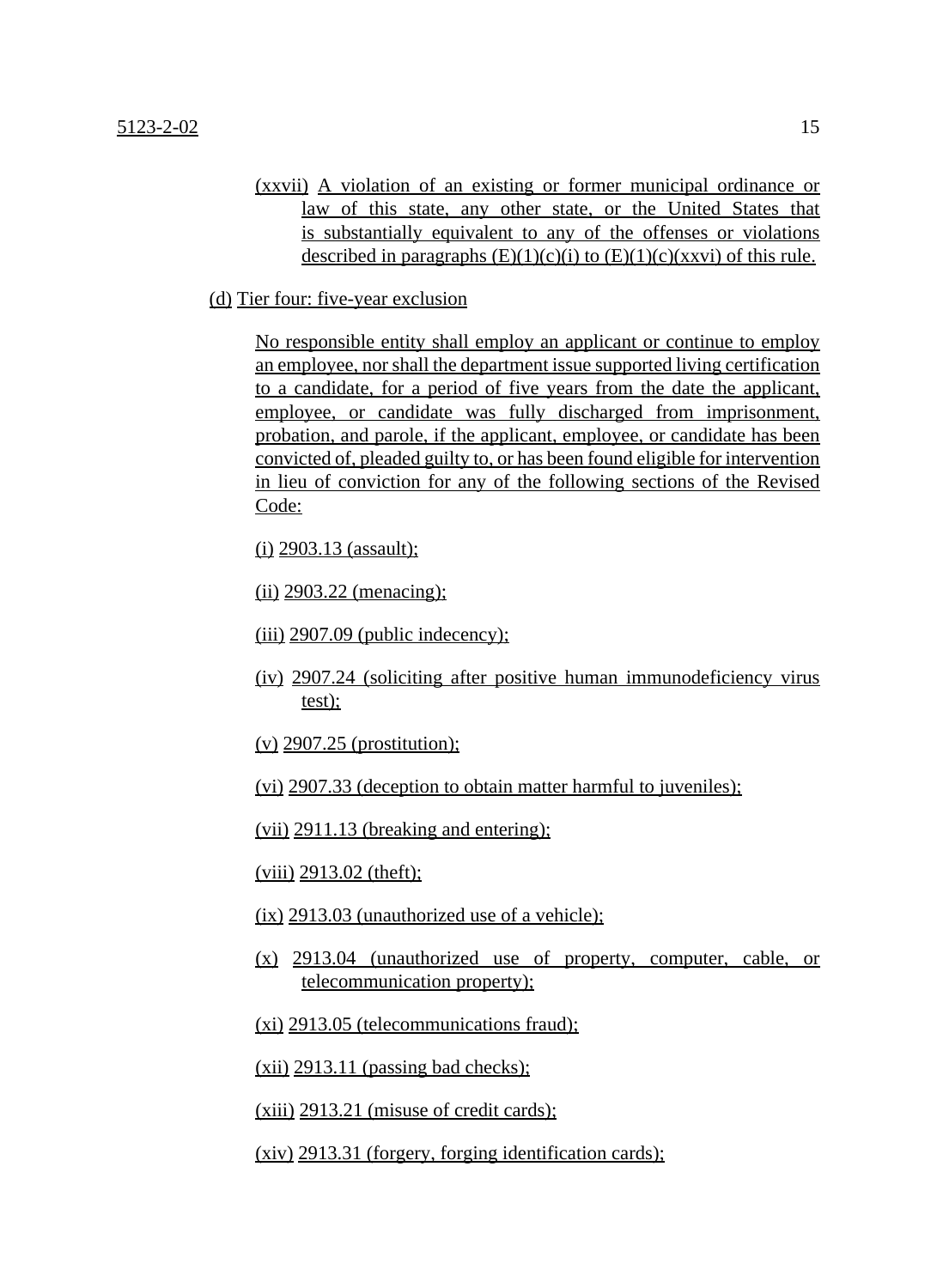$(xv)$  2913.32 (criminal simulation);

(xvi) 2913.41 (defrauding a rental agency or hostelry);

(xvii) 2913.42 (tampering with records);

(xviii) 2913.43 (securing writings by deception);

(xix) 2913.44 (personating an officer);

(xx) 2913.441 (unlawful display of law enforcement emblem);

(xxi) 2913.45 (defrauding creditors);

(xxii) 2913.51 (receiving stolen property);

(xxiii) 2919.12 (unlawful abortion);

(xxiv) 2919.121 (unlawful abortion upon minor);

(xxv) 2919.123 (unlawful distribution of an abortion-inducing drug);

(xxvi) 2919.23 (interference with custody);

(xxvii) 2919.24 (contributing to unruliness or delinquency of child);

(xxviii) 2921.12 (tampering with evidence);

 $(xxix)$  2921.21 (compounding a crime);

(xxx) 2921.24 (disclosure of confidential information);

(xxxi) 2921.32 (obstructing justice);

- (xxxii) 2921.321 (assaulting/harassing police dog or horse/service animal);
- (xxxiii) 2921.51 (impersonation of peace officer);
- (xxxiv) 2925.09 (illegal administration, dispensing, distribution, manufacture, possession, selling, or using any dangerous veterinary drug);
- (xxxv) 2925.11 (drug possession other than a minor drug possession offense);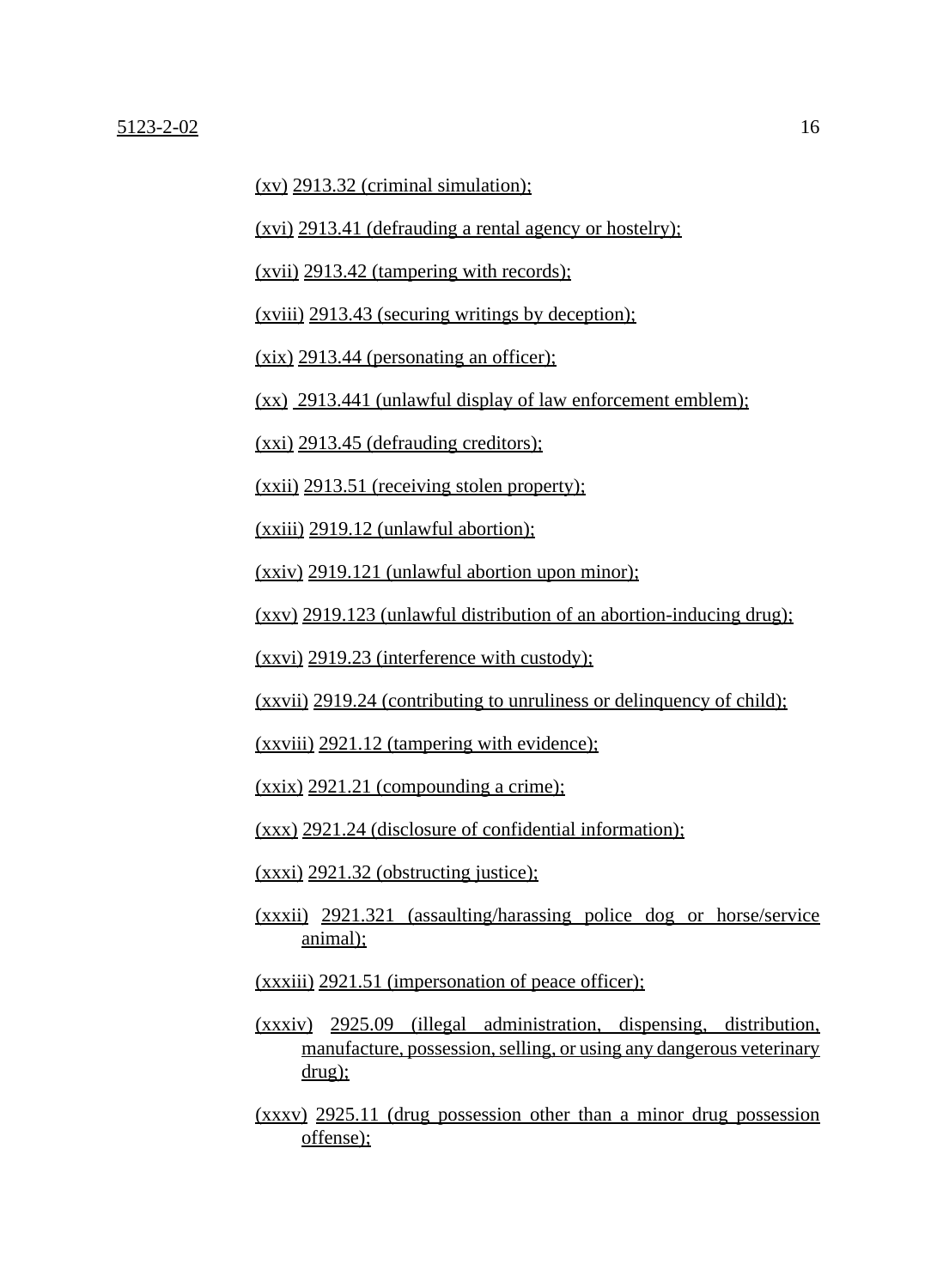(xxxvi) 2925.13 (permitting drug abuse);

(xxxvii) 2925.22 (deception to obtain dangerous drugs);

(xxxviii) 2925.23 (illegal processing of drug documents);

(xxxix) 2925.36 (illegal dispensing of drug samples);

(xl) 2925.55 (unlawful purchase of pseudoephedrine product);

(xli) 2925.56 (unlawful sale of pseudoephedrine product);

- (xlii) 2923.01 (conspiracy), 2923.02 (attempt), or 2923.03 (complicity) when the underlying offense is any of the offenses or violations described in paragraphs  $(E)(1)(d)(i)$  to  $(E)(1)(d)(x)$  of this rule; or
- (xliii) A violation of an existing or former municipal ordinance or law of this state, any other state, or the United States that is substantially equivalent to any of the offenses or violations described in paragraphs  $(E)(1)(d)(i)$  to  $(E)(1)(d)(x)$  of this rule.
- (e) Tier five: no exclusion

A responsible entity may employ an applicant or continue to employ an employee, and the department may issue supported living certification to a candidate, if the applicant, employee, or candidate has been convicted of, pleaded guilty to, or has been found eligible for intervention in lieu of conviction for any of the following sections of the Revised Code:

(i) 2925.11 (drug possession that is minor drug possession offense);

- (ii) 2925.14 (illegal use or possession of drug paraphernalia);
- (iii) 2925.141 (illegal use or possession of marihuana drug paraphernalia); or
- (iv) A violation of an existing or former municipal ordinance or law of this state, any other state, or the United States that is substantially equivalent to any of the offenses or violations described in paragraphs  $(E)(1)(e)(i)$  to  $(E)(1)(e)(iii)$  of this rule.

(2) Multiple disqualifying offenses

(a) If an applicant, employee, or candidate has been convicted of, pleaded guilty to, or has been found eligible for intervention in lieu of conviction for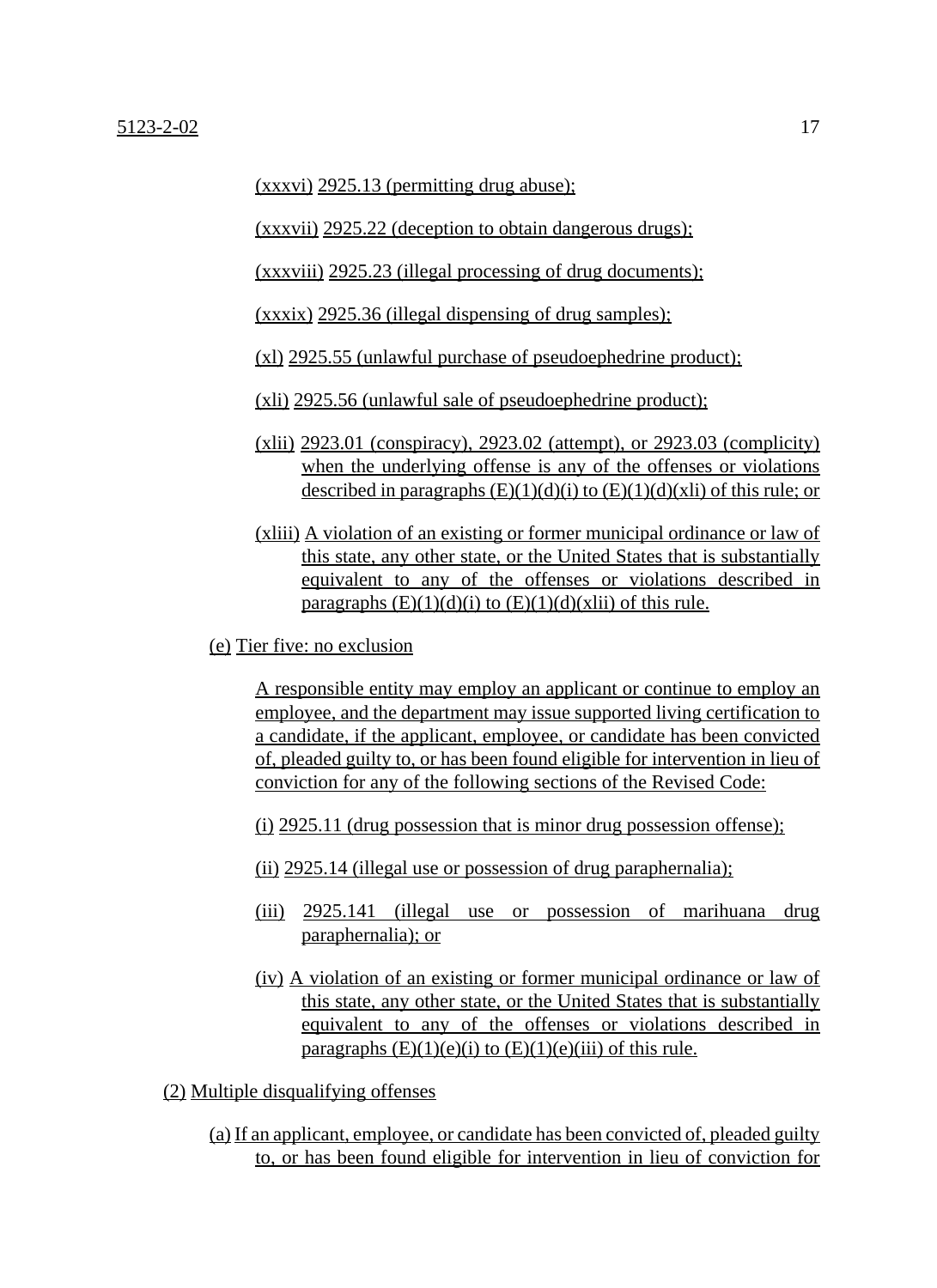multiple disqualifying offenses listed in paragraphs  $(E)(1)(b)(i)$  to  $(E)(1)$ (b)(xxxii) of this rule, and offenses listed in paragraphs  $(E)(1)(c)(i)$  to  $(E)$  $(1)(c)(xxvii)$  of this rule, and paragraphs  $(E)(1)(d)(i)$  to  $(E)(1)(d)(xliii)$ of this rule, the applicant, employee, or candidate is subject to a fifteenyear exclusion period beginning on the date the applicant, employee, or candidate was fully discharged from imprisonment, probation, or parole for the most recent offense.

- (b) If an applicant, employee, or candidate has been convicted of, pleaded guilty to, or has been found eligible for intervention in lieu of conviction for multiple disqualifying offenses listed in paragraphs  $(E)(1)(c)(i)$ to  $(E)(1)(c)(xxvii)$  of this rule and offenses listed in paragraphs  $(E)$  $(1)(d)(i)$  to  $(E)(1)(d)(x(iii))$  of this rule, the applicant, employee, or candidate is subject to a ten-year exclusion period beginning on the date the applicant, employee, or candidate was fully discharged from imprisonment, probation, or parole for the most recent offense.
- (c) If an applicant, employee, or candidate has been convicted of, pleaded guilty to, or has been found eligible for intervention in lieu of conviction for multiple disqualifying offenses listed in paragraphs (E)  $(1)(d)(i)$  to  $(E)(1)(d)(x(iii))$  of this rule, the applicant, employee, or candidate is subject to a seven-year exclusion period beginning on the date the applicant, employee, or candidate was fully discharged from imprisonment, probation, or parole for the most recent offense.
- (F) A conviction of or plea of guilty to a disqualifying offense listed or described in paragraph (E)(1) of this rule shall not preclude an applicant from being employed or an employee from remaining employed by a responsible entity or preclude a candidate from receiving supported living certification issued by the department under the following circumstances:
	- (1) The applicant, employee, or candidate has been granted an unconditional pardon for the offense pursuant to Chapter 2967. of the Revised Code:
	- (2) The applicant, employee, or candidate has been granted an unconditional pardon for the offense pursuant to an existing or former law of this state, any other state, or the United States, if the law is substantially equivalent to Chapter 2967. of the Revised Code;
	- (3) The applicant's, employee's, or candidate's conviction or guilty plea has been overturned pursuant to law;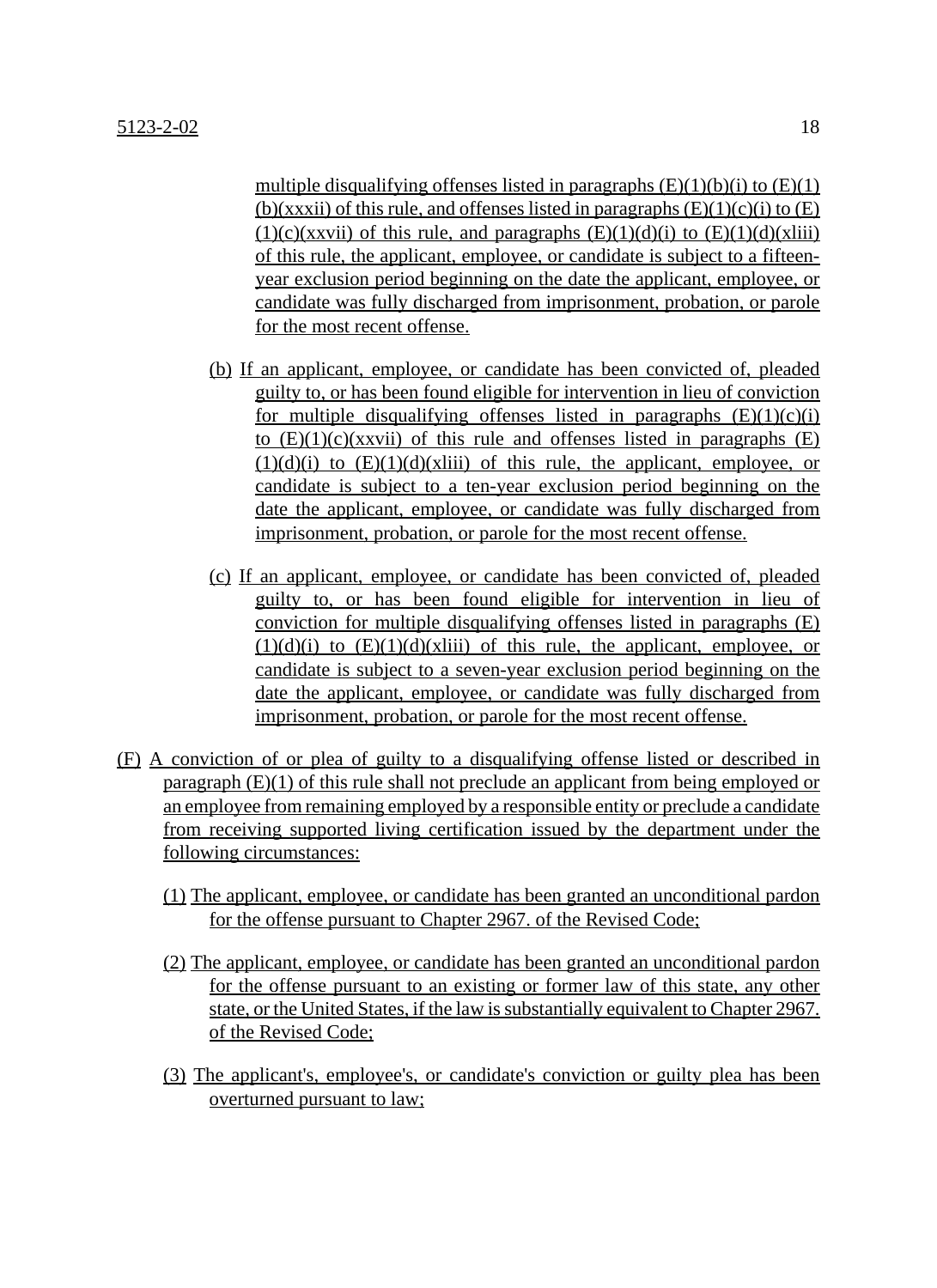- (4) The applicant, employee, or candidate has been granted a conditional pardon for the offense pursuant to Chapter 2967. of the Revised Code and the conditions under which the pardon was granted have been satisfied;
- (5) The applicant's, employee's, or candidate's conviction or guilty plea is not for an offense listed or described in paragraph  $(E)(1)(a)$  of this rule and the applicant, employee, or candidate has a certificate of qualification for employment issued by a court of common pleas with competent jurisdiction pursuant to section 2953.25 of the Revised Code; or
- (6) The applicant's, employee's, or candidate's conviction or guilty plea is not for an offense listed or described in paragraph  $(E)(1)(a)$  of this rule and the applicant, employee, or candidate has a certificate of achievement and employability in a home and community-based services-related field, issued by the Ohio department of rehabilitation and correction pursuant to section 2961.22 of the Revised Code.
- (G) A responsible entity may continue to employ a person who is excluded by paragraph  $(E)(1)(d)$  of this rule if the conviction for a tier four offense occurred prior to January 1, 2013, the employee was hired prior to January 1, 2013, and if the responsible entity has considered the nature and seriousness of the offense and attested in writing to the character and fitness of the person based on the person's demonstrated work performance. The responsible entity shall have made this determination and attestation by April 1, 2013 and shall maintain the written attestation in the employee's personnel record. The determination and attestation shall be subject to review by the department.
- (H) The department may renew the supported living certification of a candidate who is excluded by paragraph  $(E)(1)(d)$  of this rule if the conviction for a tier four offense occurred prior to January 1, 2013, the candidate was originally certified to provide supported living prior to January 1, 2013, and if the department has considered the nature and seriousness of the offense and determines that the candidate has demonstrated the appropriate character and fitness to have the supported living certification renewed based on the candidate's demonstrated work performance. The department shall keep a written record of its determination for each candidate.
- (I) Any report obtained pursuant to this rule is not a public record for purposes of section 149.43 of the Revised Code and shall not be made available to any person other than:
	- (1) The applicant, employee, or candidate who is the subject of the report or the applicant's, employee's, or candidate's representative;
	- (2) The responsible entity that requested the report or its representative;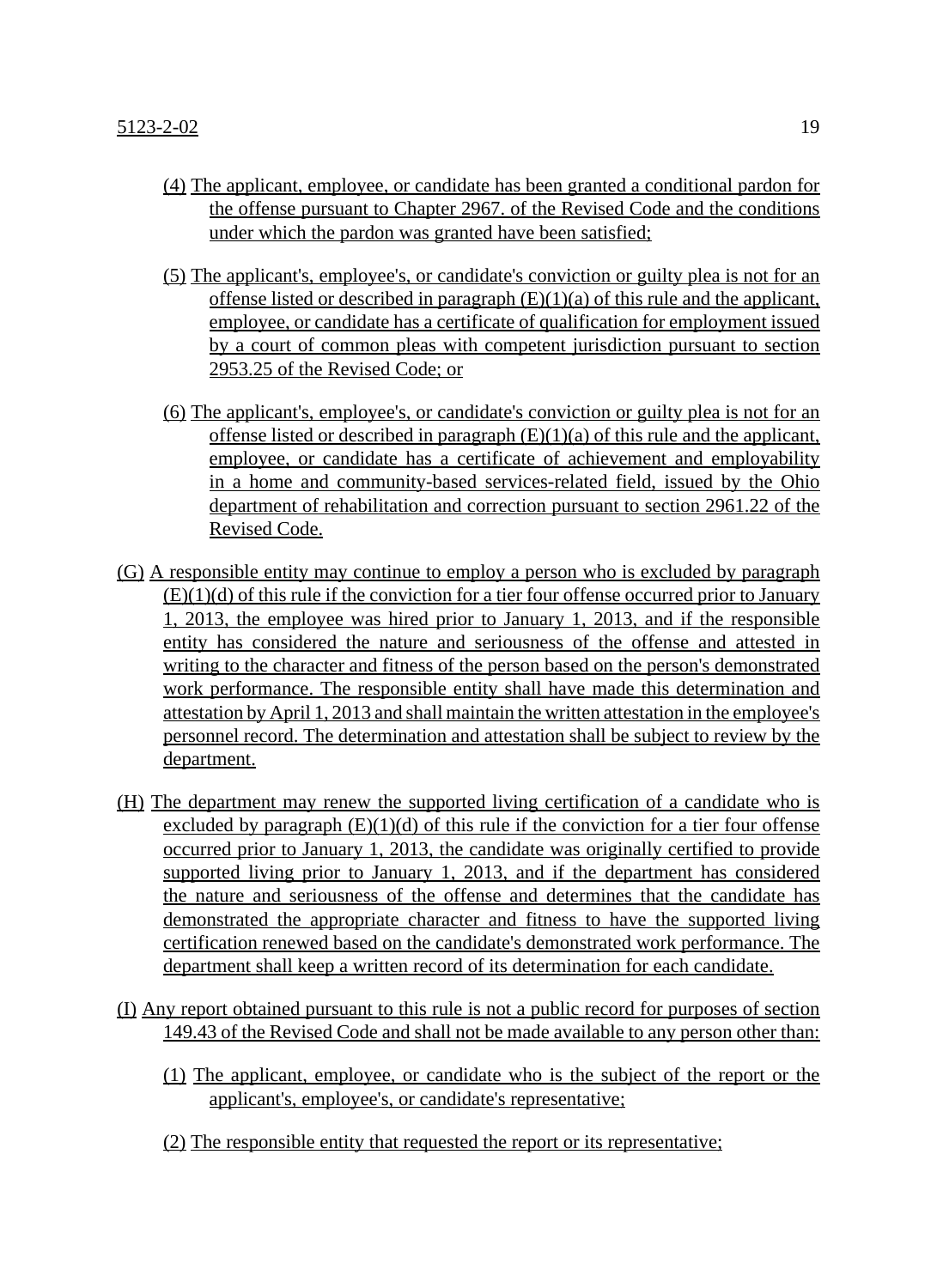- (3) The department if a county board, agency provider, or subcontractor is the responsible entity that requested the report and the department requests the responsible entity to provide a copy of the report to the department;
- (4) A county board if an agency provider or subcontractor is the responsible entity that requested the report and the county board requests the responsible entity to provide a copy of the report to the county board; or
- (5) A court, hearing officer, or other necessary person involved in a case dealing with the denial of employment to the applicant or employee; the denial, suspension, or revocation of certification issued pursuant to section 5123.166 or 5123.45 of the Revised Code; or a civil or criminal action regarding the medicaid program or a program the department administers.
- (J) For purposes of this rule, reports from the bureau of criminal identification and investigation or any other state or federal agency regarding a person's criminal record and records supplied by the bureau of motor vehicles regarding a person's record of convictions for violations of motor vehicle laws are valid for a period of one year from the date of the report.